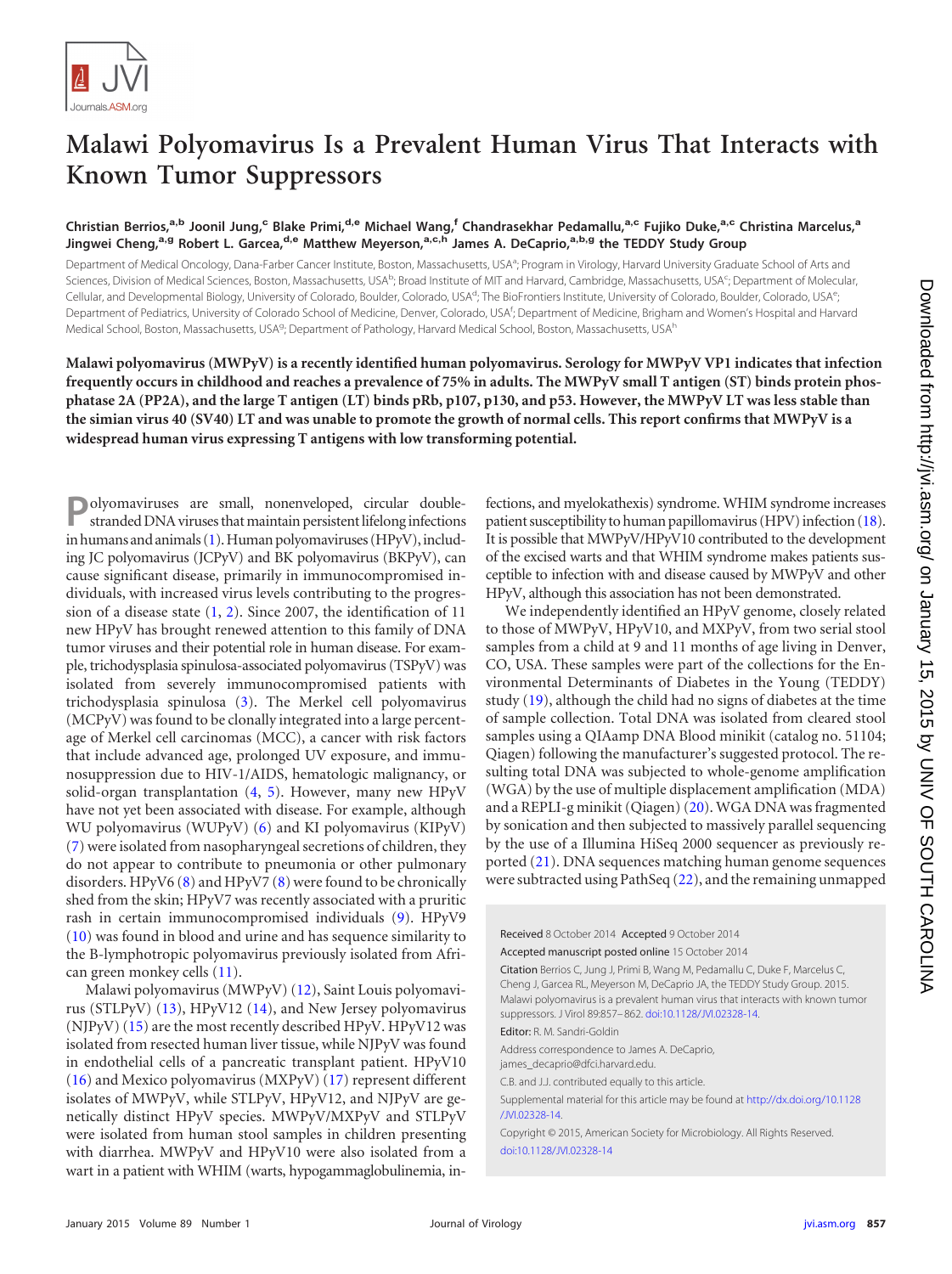

<span id="page-1-0"></span>FIG 1 Age-specific seroprevalence determined in a Denver, CO, USA, study population ( $n = 500$ ) for MWPyV. (A) Determination of inflection points for MWPyV VP1 antigens assayed using the VP1-GST ELISA. Two best-fit functions, one sixth-order (A) and one third-order (B) polynomial, were derived from the data using Microsoft Excel. The inflection points were calculated by setting the second derivative of the corresponding function to zero. The average of the two inflection point (Average IP) values (average = 0.677) was the final assigned cutoff value. All absorbance values above that were considered to represent seropositivity. (B) MWPyV age-specific seroprevalence from 500 serum samples tested in triplicate, indicating an age-related increase in seropositivity.

reads were *de novo* assembled into long contiguous sequences (contigs) using Inchworm software [\(23\)](#page-5-14). The accuracy of the viral genome assembly and DNA base accuracy were validated by PCR amplification of two DNA fragments, a 2,954-bp DNA fragment and a 2,349-bp DNA fragment, from the original batches of total DNA without WGA, followed by Sanger sequencing. After combining contigs from the two samples, we were able to assemble a 4,939-bp-long circular virus genome. This strain of MWPyV is 94.9% identical at the nucleotide level to the previously reported strains of MWPyV and 99.7% identical to HPyV10 and MXPyV. In contrast, STLPyV, HPyV12, and NJPyV are quite divergent from this group, with less than 81% similarity at the nucleotide level, supporting their designation as distinct HPyV species [\(24\)](#page-5-15).

Serological studies have indicated that JCPyV and BKPyV infections, as well as KIPyV, WUPyV, and MCPyV infections, often occur during childhood [\(25\)](#page-5-16). To determine the prevalence of MWPyV infection, the predicted MWPyV VP1 gene sequence was modified for optimal expression in *Escherichia coli* (GenScript) and used to study the serological prevalence of MWPyV infection in healthy individuals. We performed serological analysis using glutathione *S*-transferase (GST)-conjugated MWPyV-VP1 in a capsomere-based enzyme-linked immunosorbent assay (ELISA)

as previously described [\(25\)](#page-5-16). Serum samples from 500 individuals (a subset of a larger Colorado Multiple Institutional Review Board-approved collection) [\(25\)](#page-5-16) were tested in triplicate, and values corresponding to their absorbance at 450 nm were plotted in ascending order to determine an inflection point and a cutoff value [\(Fig. 1A\)](#page-1-0). By the use of this cutoff value, MWPyV-VP1 seroreactivity was detected in up to 75.8% of patient sample groups, with an age-related increase in seropositivity [\(Fig. 1B\)](#page-1-0). Similar findings for MWPyV were recently reported using a virus-like particle-based ELISA, with seroprevalence reaching 42% in an adult population [\(26\)](#page-5-17). The moderately high levels of seroprevalence in children from age 3 to age 21 suggest that primary infection with MWPyV occurs in childhood, and the increasing frequency of elevated antibody titers that occurs with age is consistent with persistent lifelong infections.

Virus protein interactions can act as surrogates for human genetic variations, inducing disease states by influencing local and global properties of cellular networks [\(27\)](#page-5-18). Classical studies have demonstrated that the model polyomavirus simian virus 40 (SV40) large T antigen (LT) promotes cellular proliferation at least in part by binding to pRb and p53 [\(28,](#page-5-19) [29\)](#page-5-20). In addition, the SV40 small T antigen (ST) plays a critical role in cellular transfor-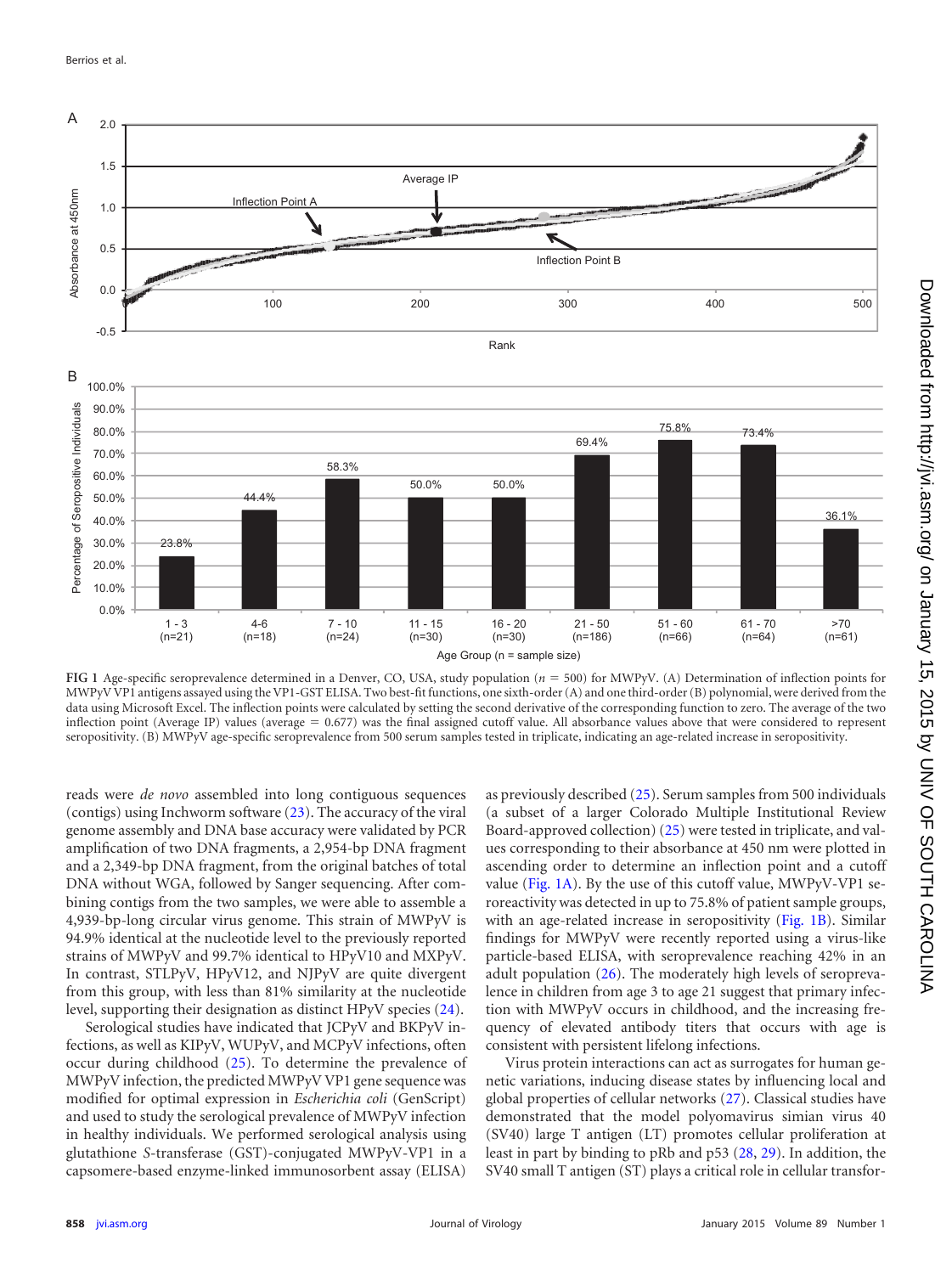| Construct       | Forward primer                                              | Reverse primer                                              |
|-----------------|-------------------------------------------------------------|-------------------------------------------------------------|
| MWPyV ST        | GGGGACAAGTTTGTACAAAAAAGCAGGCATGATAGA                        | GGGGACCACTTTGTACAAGAAAGCTGGGTCGGAGTCCC                      |
|                 | GTTCTTTCTAGAGAT                                             | ATAAGTGGGA                                                  |
| MWPyV-LT-exon 1 | GGGGACAAGTTTGTACAAAAAAGCAGGCATGATAGA<br>GTTCTTTCTAGAGAT     | CCCATAAGTGGGATTTCCCTTTGCAGGAAAATAAACTT                      |
| MWPyV-LT-exon 2 | GGAAATCCCACTTATGGG                                          | GGGGACCACTTTGTACAAGAAAGCTGGGTCTTGTGAAT<br>TAATTCCAGAGTCT    |
| MWPyV-LT-E109K  | GGATGGGATGAAGATTTAAGTTGTAATAAATCTTTTGC<br><b>TCCCAGTGAT</b> | ATCACTGGGAGCAAAAGATTTATTACAACTTAAATCTT<br><b>CATCCCATCC</b> |

<span id="page-2-0"></span>**TABLE 1** PCR primers for generating Gateway-compatible MWPyV ST and LT constructs and MWPyV LT LxCxE mutant

mation by binding to the A and C subunits of protein phosphatase 2A (PP2A), thereby affecting multiple signaling pathways [\(30](#page-5-21)[–](#page-5-22) [33\)](#page-5-23). A recent study indicated that LT from WUPyV, HPyV6, and HPyV7 could coprecipitate p53 and pRb [\(27\)](#page-5-18).

To determine whether MWPyV LT could bind to p53 and pRb and whether MWPyV ST could bind to PP2A, MWPyV LT and ST open reading frame (ORF) cDNAs were generated by PCR-based Gateway cloning (Invitrogen) into destination vector MSCV-Cterm-Flag-HA-IRES-Puro (CTAP) as previously described using the primer pairs listed in [Table 1](#page-2-0) [\(27,](#page-5-18) [34\)](#page-5-24). The 2,954-bp viral DNA fragment, which included the large T antigen (LT) and small T antigen (ST) genes, was used to clone the T antigen cDNA constructs. The full-length MWPyV LT cDNA was generated by overlap extension PCR [\(27\)](#page-5-18) using the individual LT exon PCR products. Recombinant retroviruses were generated in 293T cells and transduced into U-2OS human osteosarcoma cells followed by selection with puromycin (Sigma)  $(27)$   $(2 \mu g/ml)$ . Cells were then transfected with a control enhanced green fluorescent protein (EGFP)-expressing vector or V5-tagged pRb, p53, or PP2A-A $\alpha$ (PPP2R1A) constructs using Lipofectamine 2000 (Invitrogen). After 48 h, cells were treated with 10  $\mu$ M MG132 (Millipore) for 8 h before harvesting. Cell lysates were obtained using lysis buffer containing 150 mM NaCl, 50 mM Tris-HCl, 1 mM EDTA, 0.5% NP-40, 10% glycerol, and protease and phosphatase inhibitor cocktail sets (Calbiochem). Reciprocal immunoprecipitations from cell lysates were performed with anti-hemagglutinin (anti-HA) beads (Roche) or anti-V5 beads (Bethyl) as previously described [\(27\)](#page-5-18). Beads were washed with lysis buffer, boiled in SDS sample buffer (Boston BioProducts), resolved by SDS-PAGE (Criterion TGX precast gels; Bio-Rad), and immunoblotted with antibodies to HA (C29F4; Cell Signaling), V5 (Invitrogen), and vinculin (H-10; Santa Cruz).

CTAP-MWPyV LT was able to coimmunoprecipitate both V5 tagged p53 and pRb, while V5-tagged p53 and pRb could pull down CTAP-MWPyV LT [\(Fig. 2A\)](#page-3-0). An immunoprecipitation of CTAP-MWPyV ST revealed coimmunoprecipitation of the V5 tagged PP2A-A $\alpha$  subunit, and, conversely, an immunoprecipitation of V5-PP2A-A $\alpha$  coprecipitated CTAP-MWPyV ST [\(Fig. 2A\)](#page-3-0). To determine if MWPyV LT could bind to other Rb-family proteins, we performed a similar coimmunoprecipitation experiment by transfecting U-2OS stably expressing CTAP-GFP, CTAP-MWPyV LT, and CTAP-MWPyV LT.E109K, which contains a mutated LXCXE (LXCXK) motif [\(1\)](#page-4-0), with V5-tagged pRb, p107, p130, or a control EGFP-expressing vector. The E109K mutation was introduced into LT using the primer pairs listed in [Table 1](#page-2-0) and a QuikChange XL II site-directed mutagenesis kit (Agilent). An immunoprecipitation of CTAP-MWPyV LT, but not CTAP-MWPyV LT.E109K or NTAP-GFP, revealed weak binding of V5tagged pRb, p107, and p130, and, conversely, immunoprecipitation of V5-tagged pRb, p107, and p130 was able to coprecipitate CTAP-MWPyV LT but not CTAP-MWPyV LT.E109K or NTAP-GFP [\(Fig. 2B\)](#page-3-0). Actin-specific antibody (D6A8; Cell Signaling) was used as a loading control. These results confirm that MWPyV T antigens are able to bind specifically to cellular tumor suppressors in a manner similar to that seen with T antigens from SV40, although not as efficiently  $(1, 35)$  $(1, 35)$  $(1, 35)$ .

Given the ability of MWPyV LT to bind to p53 and Rb-family proteins, we proceeded to test if it could regulate cell cycle-dependent gene expression in a fashion similar to that seen with SV40 LT. To determine the relative levels of induction of several E2Ftarget genes, U-2OS cells stably expressing CTAP-GFP, CTAP-MWPyV LT, or NTAP-SV40 LT were synchronized in late  $G_1/S$ phase using L-mimosine, released with fresh media, and harvested every 3 h for 12 h as previously described [\(36\)](#page-5-26). Although cells expressing SV40 LT had increased levels of cyclin E and B-Myb relative to cells expressing GFP, cells with MWPyV LT did not show increased levels of cyclin E, cyclin A, and B-Myb compared to cells expressing GFP (data not shown). pRb levels were also found to have remained unchanged in the three cell lines (data not shown).

We observed that the levels of MWPyV LT appeared lower than those of SV40 LT in the stably transduced U-2OS cells. We sought to determine if MWPyV LT was being turned over in cells at a rate that was similar to or different from the rate seen with SV40 LT. U-2OS cells stably expressing CTAP-GFP, CTAP-MWPyV LT, or NTAP-SV40 LT were treated with cycloheximide (Sigma) (50  $\mu$ g/ml), MG-132 (10  $\mu$ M), or dimethyl sulfoxide (DMSO). Cells were harvested every 3 h for 12 h, lysed, and immunoblotted with HA and p53 (FL-293; Santa Cruz) antibodies [\(Fig. 3A\)](#page-4-8). While NTAP-SV40 LT was quite stable under conditions of cycloheximide treatment, CTAP-MWPyV LT levels quickly diminished within 6 h. In cells expressing SV40 LT, p53 levels were increased, with a reduced turnover rate [\(37\)](#page-5-27). We found that MWPyV LT failed to stabilize p53 compared to SV40 LT results following cycloheximide treatment [\(Fig. 3A\)](#page-4-8).

Expression of T antigens typically promotes cellular proliferation [\(38\)](#page-5-28). To determine if MWPyV LT can promote cell growth, IMR-90 cells stably expressing NTAP-tagged MWPyV LT, SV40 LT, MCPyV LT, or vector, between passage 9 and passage 12, were seeded in triplicate in 24-well plates (day 0;  $5 \times 10^3$  cells per well) and cultured in Dulbecco's modified Eagle medium (DMEM) (Cellgro) supplemented with 1% penicillin-streptomycin (Pen Strep; Gibco), 1% GlutaMAX (Gibco), and 1% nonessential amino acids (Gibco) and either 15% fetal bovine serum (FBS) (Atlanta Biologicals) [\(Fig. 3B\)](#page-4-8) or 1% FBS [\(Fig. 3C\)](#page-4-8). Cell density was measured by crystal violet assay at intervals after plating as previously described [\(27\)](#page-5-18). Although the presence of SV40 LT led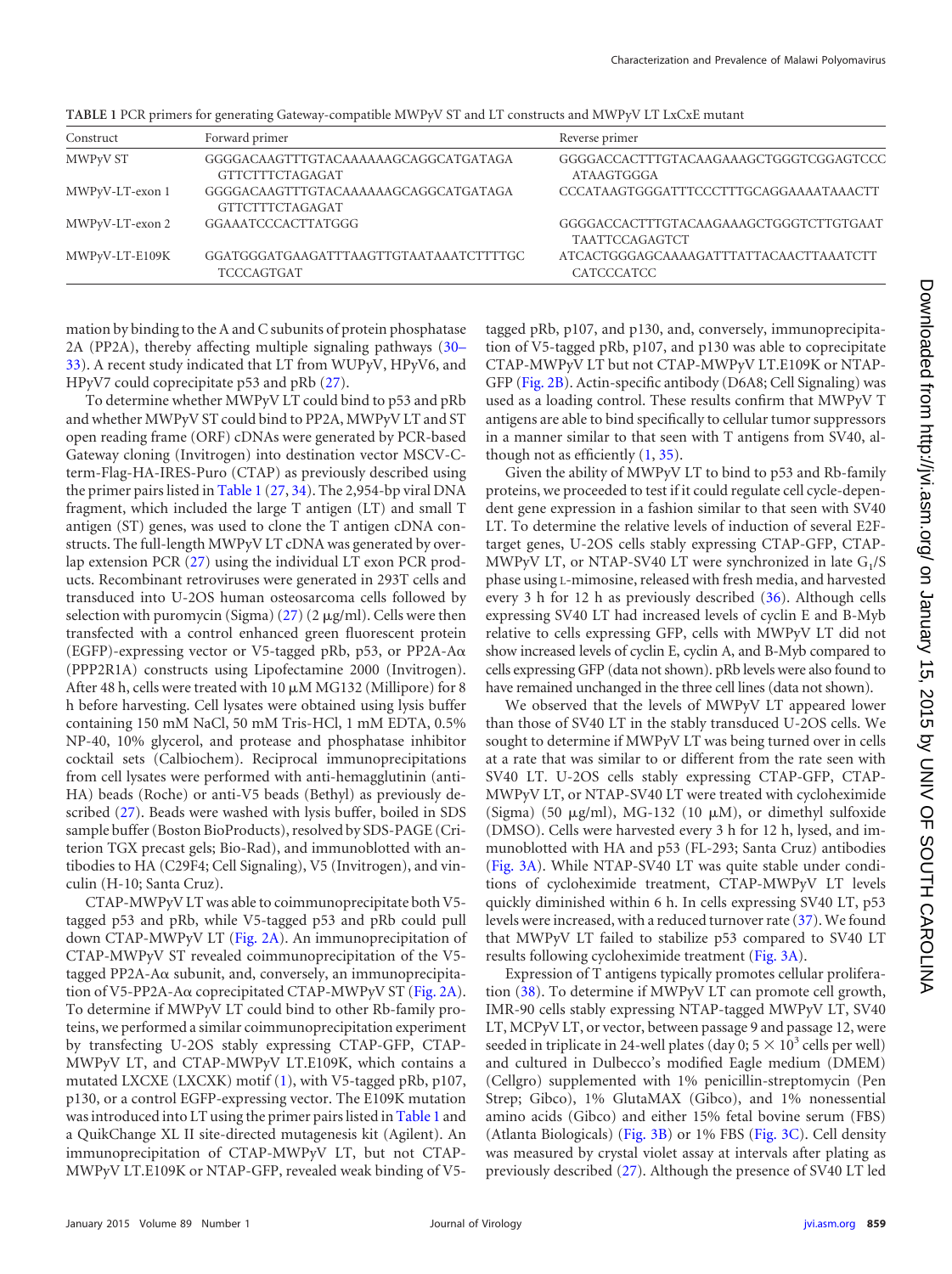

<span id="page-3-0"></span>**FIG 2** MWPyV T antigens bind to human tumor suppressors. (A) U-2OS cells stably expressing CTAP-GFP (CT-GFP), NTAP-SV40 LT (NT-SV40 LT), CT-MWPyV LT, CT-SV40 ST, and CT-MWPyV ST were transfected with the indicated V5-tagged constructs of PP2A-A $\alpha$ , pRb, and p53 or with a control EGFP-expressing vector. After an 8-h treatment with 10  $\mu$ M MG-132, cells were lysed and immunoprecipitated with either HA antibody-conjugated beads (IP: HA) or V5 antibody-conjugated beads (IP: V5). Blotting with HA (IB: HA) or V5 (IB: V5) was performed to detect IP of the CTAP/NTAP constructs or coimmunoprecipitation of the PP2A-A $\alpha$ , pRb, and p53 constructs, respectively. Vinculin-specific antibody was used as a loading control. (B) U-2OS cells stably expressing CT-GFP, CT-MWPyV LT, and CT-MWPyV LT.E109K were transfected with the indicated V5-tagged constructs of pRb, p107, and p130 or with a control EGFP-expressing vector. After MG-132 treatment, cells were lysed and immunoprecipitated as described for panel A. Actin-specific antibody was used as a loading control.

to an increase in the growth rate relative to the rate seen with the vector control cells, the presence of MWPyV LT led to a slight decrease in the growth rate of IMR-90 cells under both conditions [\(27,](#page-5-18) [32\)](#page-5-22). It has been recently reported that MCPyV LT may have growth-inhibitory effects in human fibroblasts [\(39](#page-5-29)[–](#page-5-30)[41\)](#page-5-31). We observed similar results and found that MWPyV LT-expressing cells grew only slightly faster than cells containing MCPyV LT but less well than the control cells cultured under identical conditions. These results indicate that MWPyV LT lacks transforming potential *in vitro*.

We have isolated a new strain of MWPyV and provided serological evidence that it is a virus infecting humans that is prevalent across a broad age range. The initial reports of MWPyV and the closely related MXPyV contained cautionary notes regarding their potential as environmental contaminants in stool rather than as human pathogens [\(12,](#page-5-3) [17\)](#page-5-8). However, repeated isolation of identical viruses from temporally distinct stool samples, both in the original study [\(12\)](#page-5-3) and in this study, suggests chronic infection with MWPyV. Furthermore, MWPyV/HPyV10 was found in high abundance in samples from a surgically excised wart [\(16\)](#page-5-7), suggesting that human cells can support infection. Serological evidence for specific antibodies to HPyV VP1 provides additional strong support for its designation as a human polyomavirus.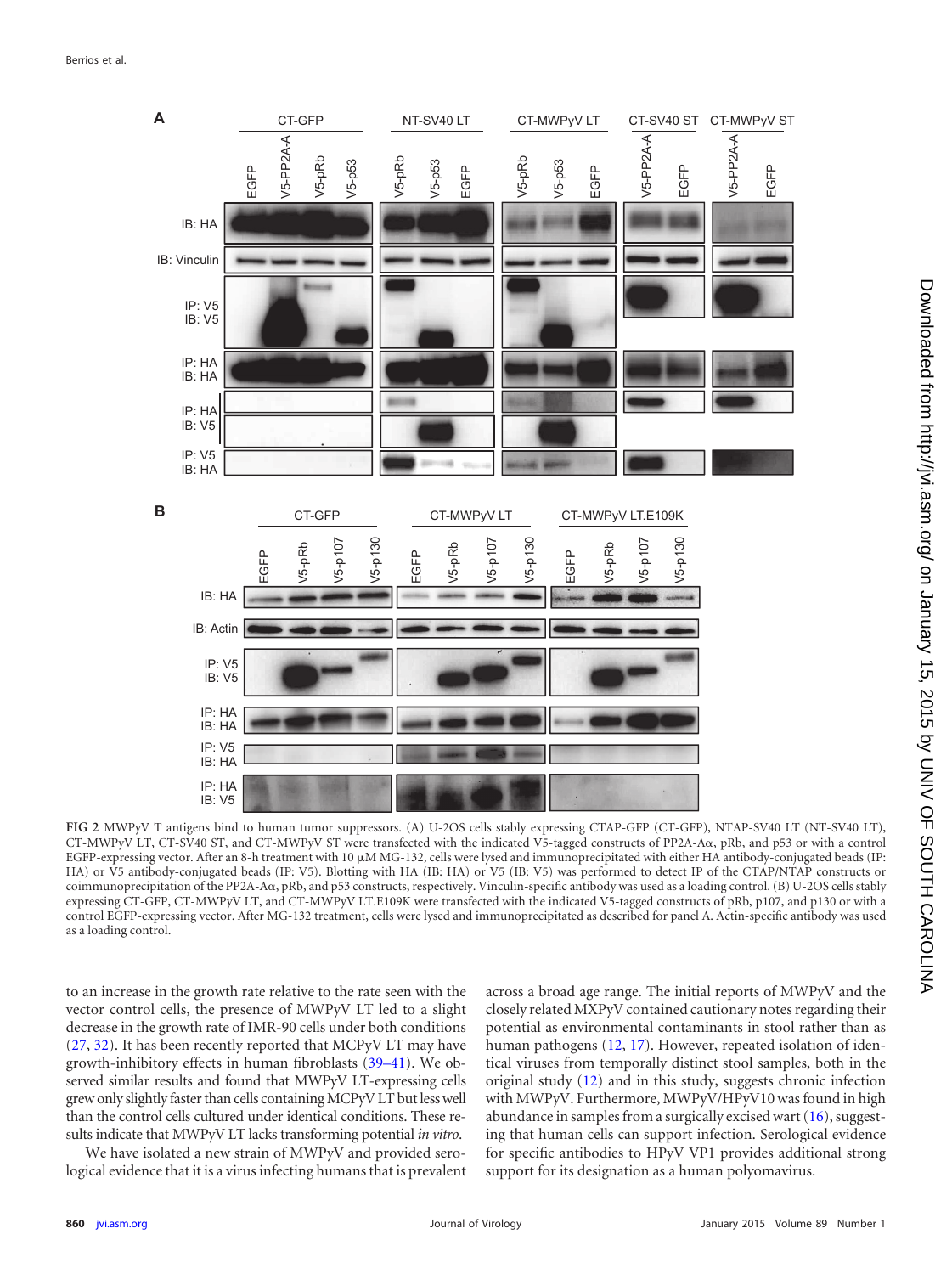

<span id="page-4-8"></span>**FIG 3** MWPyV LT is quickly degraded after cycloheximide treatment and fails to promote growth of IMR-90 human fibroblasts. (A) U-2OS cells stably expressing CTAP-GFP (CT-GFP), CT-MWPyV LT, or NTAP-SV40 LT (NT-SV40 LT) were treated with DMSO, 50 µg/ml cycloheximide (CHX), or 10 µM MG-132 and harvested at the indicated hours posttreatment. Cells were lysed and immunoblotted with antibodies against p53, HA, or actin. (B) IMR-90 cells expressing vector, SV40, MCPyV, and MWPyV LT in 15% FBS were seeded and grown for 12 days. (C) IMR-90 cells expressing vector, SV40, MCPyV, and MWPyV LT in 1% FBS were seeded and grown for 14 days. Cell density was determined by crystal violet staining followed by optical density measurement at 590 nm.

We have determined that MWPyV LT cocomplexes with Rbfamily proteins and p53 and that MWPyV ST cocomplexes with  $PP2A-A\alpha$ . Despite the ability of MWPyV T antigens to bind to known tumor suppressors, MWPyV T antigens did not promote cellular proliferation compared to control cell results. We found that MWPyV LT is rapidly turned over, which may explain its inability to promote cell growth. It remains to be determined whether MWPyV can contribute to human disease.

**Nucleotide sequence accession number.** Sequence data for the 4,939-bp-long circular virus genome determined in this work was deposited in GenBank under accession no. [KC690147.](http://www.ncbi.nlm.nih.gov/nuccore?term=KC690147)

## **ACKNOWLEDGMENTS**

This work was supported in part by Public Health Service grants P01CA050661, RO1CA93804, and R01CA63113 to J.A.D. and R0137667 to R.L.G. and training grants 5T32AI007245 and F31CA177274 to C.B.

We thank Anna Korkhin for technical assistance.

The work described in this article was funded by DK 63829, 63861, 63821, 63865, 63863, 63836, 63790, and UC4DK095300 and contract no. HHSN267200700014C from the National Institute of Diabetes and Digestive and Kidney Diseases (NIDDK), the National Institute of Allergy and Infectious Diseases (NIAID), the National Institute of Child Health and Human Development (NICHD), the National Institute of Environmental Health Sciences (NIEHS), the Juvenile Diabetes Research Foundation (JDRF), and the Centers for Disease Control and Prevention (CDC).

The members of the TEDDY Study Group are available in Text S1 in the supplemental material.

## <span id="page-4-0"></span>**REFERENCES**

- <span id="page-4-1"></span>1. **DeCaprio JA, Garcea RL.** 2013. A cornucopia of human polyomaviruses. Nat Rev Microbiol **11:**264 –276. [http://dx.doi.org/10.1038/nrmicro2992.](http://dx.doi.org/10.1038/nrmicro2992)
- 2. **Jiang M, Abend JR, Johnson SF, Imperiale MJ.** 2009. The role of polyomaviruses in human disease. Virology **384:**266 –273. [http://dx.doi.org/10](http://dx.doi.org/10.1016/j.virol.2008.09.027) [.1016/j.virol.2008.09.027.](http://dx.doi.org/10.1016/j.virol.2008.09.027)
- <span id="page-4-2"></span>3. **van der Meijden E, Janssens RW, Lauber C, Bouwes Bavinck JN, Gorbalenya AE, Feltkamp MC.** 2010. Discovery of a new human polyomavirus associated with trichodysplasia spinulosa in an immunocompromized patient. PLoS Pathog **6:**e1001024. [http://dx.doi.org](http://dx.doi.org/10.1371/journal.ppat.1001024) [/10.1371/journal.ppat.1001024.](http://dx.doi.org/10.1371/journal.ppat.1001024)
- <span id="page-4-3"></span>4. **Feng H, Shuda M, Chang Y, Moore PS.** 2008. Clonal integration of a polyomavirus in human Merkel cell carcinoma. Science **319:**1096 –1100. [http://dx.doi.org/10.1126/science.1152586.](http://dx.doi.org/10.1126/science.1152586)
- <span id="page-4-4"></span>5. **Rodig SJ, Cheng J, Wardzala J, DoRosario A, Scanlon JJ, Laga AC, Martinez-Fernandez A, Barletta JA, Bellizzi AM, Sadasivam S, Holloway DT, Cooper DJ, Kupper TS, Wang LC, DeCaprio JA.** 2012. Improved detection suggests all Merkel cell carcinomas harbor Merkel polyomavirus. J Clin Invest **122:**4645–4653. [http://dx.doi.org/10.1172](http://dx.doi.org/10.1172/JCI64116) [/JCI64116.](http://dx.doi.org/10.1172/JCI64116)
- <span id="page-4-5"></span>6. **Gaynor AM, Nissen MD, Whiley DM, Mackay IM, Lambert SB, Wu G, Brennan DC, Storch GA, Sloots TP, Wang D.** 2007. Identification of a novel polyomavirus from patients with acute respiratory tract infections. PLoS Pathog **3:**e64. [http://dx.doi.org/10.1371/journal.ppat.0030064.](http://dx.doi.org/10.1371/journal.ppat.0030064)
- <span id="page-4-6"></span>7. **Allander T, Andreasson K, Gupta S, Bjerkner A, Bogdanovic G, Persson MA, Dalianis T, Ramqvist T, Andersson B.** 2007. Identification of a third human polyomavirus. J Virol **81:**4130 –4136. [http://dx.doi.org/10.1128](http://dx.doi.org/10.1128/JVI.00028-07) [/JVI.00028-07.](http://dx.doi.org/10.1128/JVI.00028-07)
- <span id="page-4-7"></span>8. **Schowalter RM, Pastrana DV, Pumphrey KA, Moyer AL, Buck CB.** 2010. Merkel cell polyomavirus and two previously unknown polyomavi-